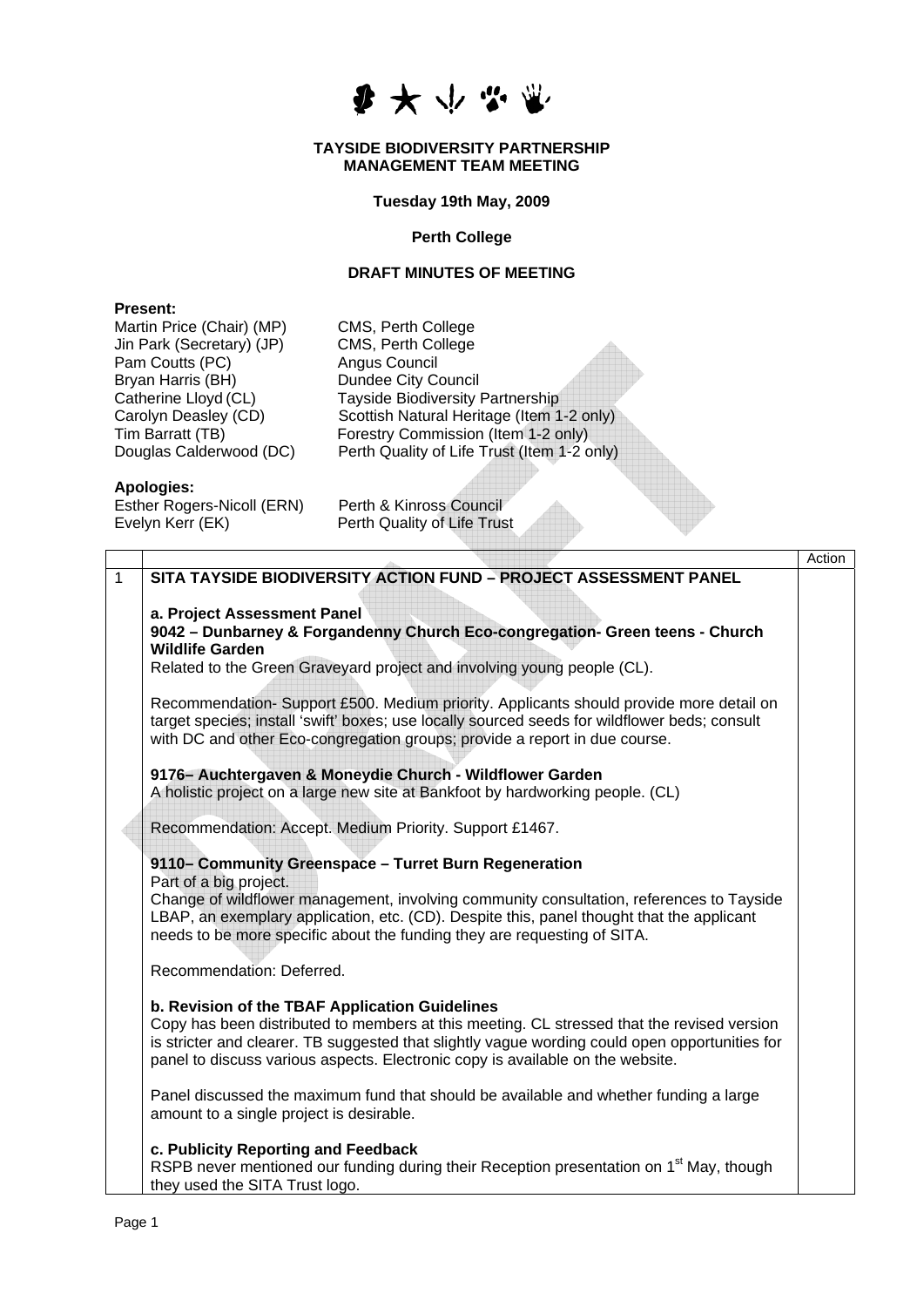|                | CL will ask partners to include SITA logo at their presentations and provide digital logos to<br>them.                                                                                                                                                                                                                                                                                                                                                                                                                                                                                                                        | CL        |
|----------------|-------------------------------------------------------------------------------------------------------------------------------------------------------------------------------------------------------------------------------------------------------------------------------------------------------------------------------------------------------------------------------------------------------------------------------------------------------------------------------------------------------------------------------------------------------------------------------------------------------------------------------|-----------|
|                | ## Enquiry by DC about swift box application by Angus care home $\rightarrow$ It was refused but<br>welcome if they resubmit. Aiming for the July deadline will be good (CL).                                                                                                                                                                                                                                                                                                                                                                                                                                                 |           |
|                | ## Enquiry by PC about Angus Council's Millennium forest project→ It should be site specific<br>$(DC)$ .                                                                                                                                                                                                                                                                                                                                                                                                                                                                                                                      |           |
|                | ## Enquiry by DC about the access issue raised at Muirhead Red Squirrel & Wildlife<br>Sanctuary (8413) $\rightarrow$ Still in negotiation in the Angus Council access forum (PC).                                                                                                                                                                                                                                                                                                                                                                                                                                             |           |
|                | ## Some good news!<br>CD: Angus and Dundee volunteers organised Little Terns wardening, starting from next<br>week.                                                                                                                                                                                                                                                                                                                                                                                                                                                                                                           |           |
|                | DC: Muirton Wildlife Trust for Environmental Education, Little Ring Plover Habitat<br>Enhancement (8021) had positive impacts on kids involved.                                                                                                                                                                                                                                                                                                                                                                                                                                                                               |           |
|                |                                                                                                                                                                                                                                                                                                                                                                                                                                                                                                                                                                                                                               |           |
| $\overline{2}$ | MINUTES OF LAST MEETING on 27 January 2009<br>Agreed.                                                                                                                                                                                                                                                                                                                                                                                                                                                                                                                                                                         |           |
| 3              | <b>MATTERS ARISING</b><br>Planning Manual: the accompanying Biodiversity Advice Notes will be completed this<br>week. UK wide planning tool is under way. Perth and Kinross will be used as a pilot:<br>Peter Marshall would help.<br>Voice Technology Equipment: CL found that recording is not helpful as there would<br>necessarily be a large backlog of work for the Clerical Assistant who has to<br>transcribe it. Currently therefore not really using it.                                                                                                                                                            |           |
|                |                                                                                                                                                                                                                                                                                                                                                                                                                                                                                                                                                                                                                               |           |
| $\overline{4}$ | <b>WORK PROGRAMME/CO-ORDINATOR'S REPORT</b><br><tayside 4<sup="" co-ordinator="" lbap="" programme:="" work="">th quarter report&gt;<br/><math>\rightarrow</math> Co-ordinate and support the work of the TBP<br/>Annual report for SNH is being prepared and will be completed before next Steering Group<br/>meeting.</tayside>                                                                                                                                                                                                                                                                                             | <b>CL</b> |
|                | $\rightarrow$ Promote awareness and enhancement of biodiversity in Tayside<br>-Talks & presentations: good attendance at Dobbies at Monifieth (c 150 people); trying to<br>meet different audience groups.<br>- Press release and media coverage: articles and press release prepared for various<br>seminars and workshops including national newspapers about orchards.<br>-Website update: Looking for student placement to review the site and make proposals to<br>update it.                                                                                                                                            |           |
|                | $\rightarrow$ Maintain the TBP Steering Group and deliver Sub-Groups, outputs<br>- Coast & Estuaries: David Lampard is acting as Chair, but is not in a position to fully take<br>over as sub-group leader and join the Steering Group.<br>- Urban: Much has been achieved, particularly with Swift projects. ZOOM In2 project<br>masterminded by the sub-group.<br>- Woodland: Good progress has been made; many activities are related to orchards; Orchard<br>project officer will soon be in place; proposing 800-tree planting to celebrate Perth's 800 <sup>th</sup><br>anniversary as a city. (should be good for PR). |           |
|                | -Education: CL reported successful Biodiversity Festival press coverage (STV, Radio<br>Scotland (twice), Radio Tay, all the local papers). Overall, the Festival was a remarkable<br>partnership contribution; rangers were very helpful; With PC, Angus Council lunchtime<br>seminars were finalised (it will be helpful, if Angus Council education officer could get in<br>touch.); CL will approach Dennis Dick to see if he would like to be involved in the sub-group.<br>Summit to Sand newsletter is out; receiving a lot of emails asking for help or expertise.                                                     | <b>CL</b> |
|                |                                                                                                                                                                                                                                                                                                                                                                                                                                                                                                                                                                                                                               |           |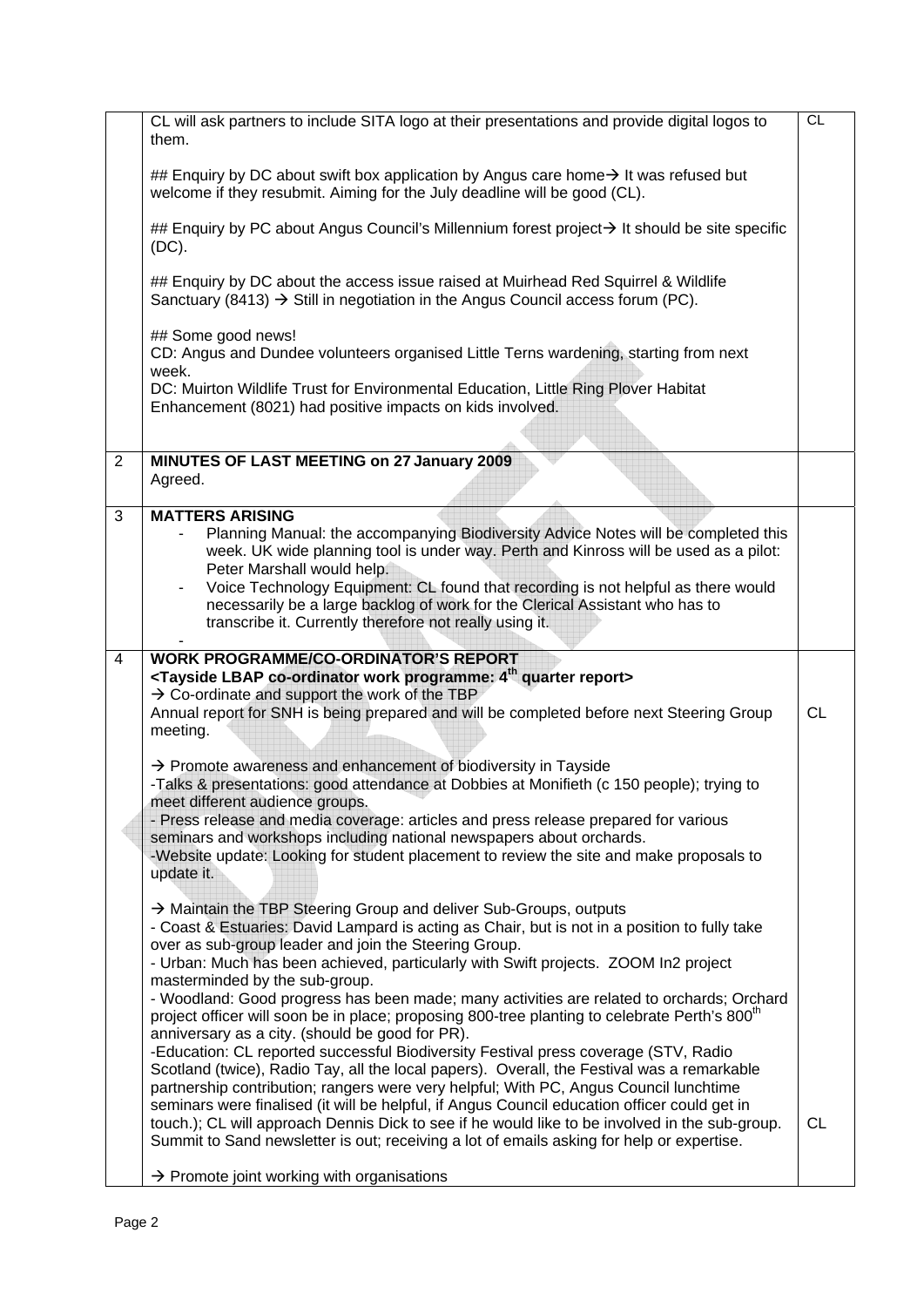|                     | A meeting with the three Councils took place on 1 May.<br>- The Councils wish to keep funding a Tayside Biodiversity Officer but need to find the                                                                                                                                                                                                                                                                                                                                                                                                                                                                                                                                                                                                                          |           |
|---------------------|----------------------------------------------------------------------------------------------------------------------------------------------------------------------------------------------------------------------------------------------------------------------------------------------------------------------------------------------------------------------------------------------------------------------------------------------------------------------------------------------------------------------------------------------------------------------------------------------------------------------------------------------------------------------------------------------------------------------------------------------------------------------------|-----------|
| 6<br>$\overline{7}$ | <b>FINANCES</b><br>BH: Budget update for future planning will be sent out before Steering Group meeting.<br>Pointed out that some sub-groups spent less than their allotted budget and some sub-groups<br>do not need money as they are covered by other organisations.<br>TBP beyond March 2010                                                                                                                                                                                                                                                                                                                                                                                                                                                                           | <b>BH</b> |
| 5                   | <b>TBP Website</b><br>Visitor numbers have been fluctuating; bumble bees, orchards, swifts attracted interest.                                                                                                                                                                                                                                                                                                                                                                                                                                                                                                                                                                                                                                                             |           |
|                     | agencies' as it states 35 days, e.g. specific activities or breakdown by councils.<br># This is the last year of a three-year period $\rightarrow$ need overall plan!                                                                                                                                                                                                                                                                                                                                                                                                                                                                                                                                                                                                      |           |
|                     | $\rightarrow$ Promote joint working<br>- CL will provide more detail about 'Promote biodiversity in local authorities and other                                                                                                                                                                                                                                                                                                                                                                                                                                                                                                                                                                                                                                            | СL        |
|                     | $\rightarrow$ Promote community involvement<br>- TBAF: CL normally needs 10 days to assist applicants                                                                                                                                                                                                                                                                                                                                                                                                                                                                                                                                                                                                                                                                      |           |
|                     | as the Park expands; organise upland meetings.<br>- Tayside Swift Interest Group needs Chair, CL may ask P&K biodiversity officer.<br>- Nestbox Trials: Some boxes are not used due to planning issues, may remove them and<br>use at other sites.<br>- Sand Martin Interest Group needs more input.<br>- Zoom In 2: raising awareness of partnership; allowing more person to person delivery;<br>publicised in Courier<br>- Woodland: aiming to set up a subgroup for orchard (perhaps, include Scottish Enterprise<br>Tayside); CL needs to focus on biodiversity aspects rather than help all.<br>- Tayside Biodiversity Festival 2010: a month-long event would include Scottish Biodiversity<br>Week: try to get placements to assist with management and marketing. |           |
|                     | - Dundee Sensation exhibition provided some opportunities for PR.<br>$\rightarrow$ Maintain the TBP Steering Group<br>- Upland: need more focus, especially relating to overlap with Cairngorm National Park BAP                                                                                                                                                                                                                                                                                                                                                                                                                                                                                                                                                           |           |
|                     | <proposed 2009-10="" priorities=""><br/><math>\rightarrow</math> Co-ordinate and support the work of the TBP<br/>- 2007-2010 Report should include a section about the benefits of biodiversity (MP)<br/>- To get an overview, list last two years' projects, funding, partnership, number of involved<br/>people (e.g. rangers) and each Council's contribution (BH)<br/>- One page summary + more detail would be helpful; should prepare a draft before Steering<br/>Group meeting<br/>- Important for PR and to convince the local councils to provide more funding<br/><math>\rightarrow</math> Promote awareness and enhancement of biodiversity in Tayside</proposed>                                                                                               | СL        |
|                     | $\rightarrow$ Contingency<br>- Iain Campbell (permanent TBP Assistant) is being extremely helpful; two temps pre-<br>Christmas were also good.                                                                                                                                                                                                                                                                                                                                                                                                                                                                                                                                                                                                                             |           |
|                     | $\rightarrow$ Holidays and TOIL<br>CL holiday: "7" days underused.                                                                                                                                                                                                                                                                                                                                                                                                                                                                                                                                                                                                                                                                                                         |           |
|                     | workload decreases!<br>$\rightarrow$ BARS monitoring<br>- Worked with Stephanie Shaw; proforma will need to be updated by the end of the year and<br>the latest SITA TBAF projects added.                                                                                                                                                                                                                                                                                                                                                                                                                                                                                                                                                                                  |           |
|                     | Make sure that, when hired, P&K biodiversity officer takes on some tasks so that CL's                                                                                                                                                                                                                                                                                                                                                                                                                                                                                                                                                                                                                                                                                      |           |